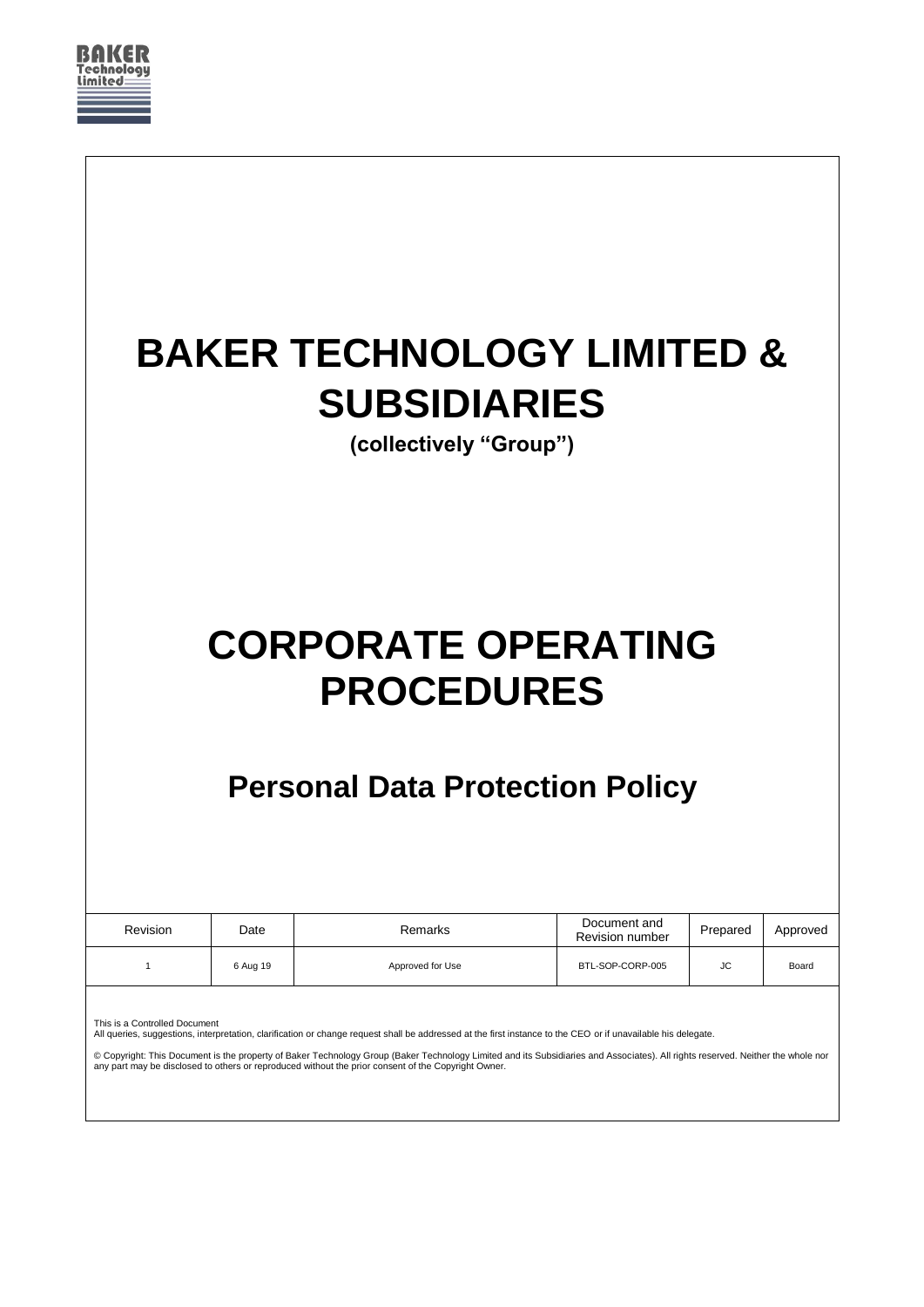

Title PERSONAL DATA PROTECTION POLICY

# **Table of Contents**

| 1.  |  |
|-----|--|
| 2.  |  |
| 3.  |  |
| 4.  |  |
| 5.  |  |
| 6.  |  |
| 7.  |  |
| 8.  |  |
| 9.  |  |
| 10. |  |
| 11. |  |
| 12. |  |
| 13. |  |
| 14. |  |
| 15. |  |
| 16. |  |
| 17. |  |
|     |  |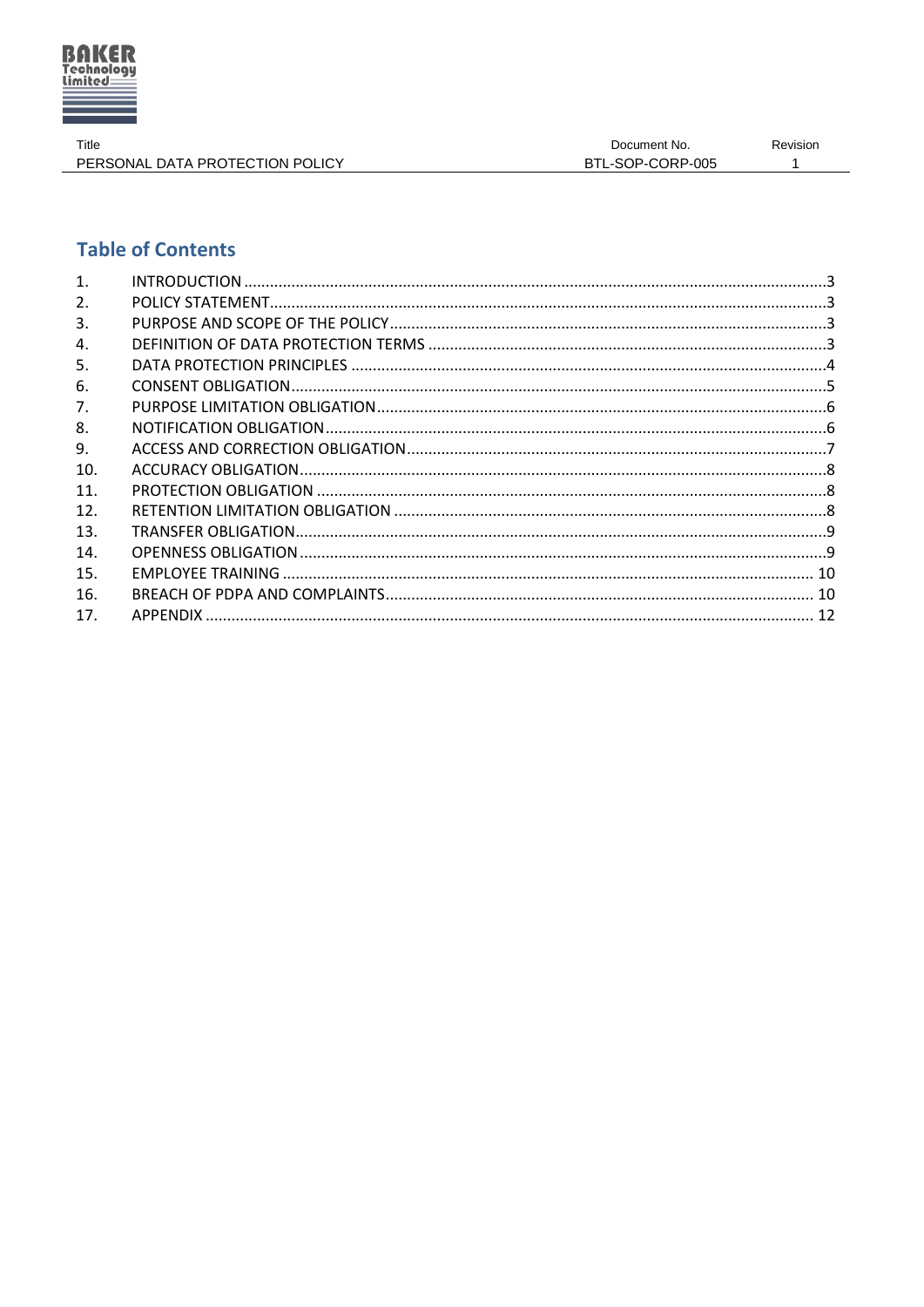

# <span id="page-2-0"></span>**1. INTRODUCTION**

- 1.1 Baker Technology Limited and its group companies ("Group", "us", "we") is committed to protecting your Personal Data. We aim to treat your Personal Data with the highest level of confidentiality and care.
- 1.2 This Personal Data Protection Policy ("Policy") applies to all departments, business units and subsidiaries within the Baker Technology Group and sets out the principles and procedures that Baker Technology Group has in place to comply with the requirements of the Personal Data Protection Act 2012 ("PDPA").
- 1.3 The online shortened version of the Policy is available on our Group company websites while this detailed Policy will be made readily available to employees together with our employee handbook

# <span id="page-2-1"></span>**POLICY STATEMENT**

- 2.1 During the course of the Group's activities, we may collect, store and process personal information about employees, customers, suppliers, vendors, clients, shareholders and other stakeholders and we recognise the need to treat this data in an appropriate and lawful manner. We are committed to complying with our obligations in this regard in respect of all Personal Data we handle. We only collect Personal Data that is relevant to our business and/or employment relationship with you.
- 2.2 The types of information that the Group may be required to handle include details of current, past and prospective employees, suppliers, customers, and others that the Group communicates with. The information, which may be held on paper or on a computer or other media, is subject to certain legal safeguards specified in the Personal Data Protection Act 2012 and other regulations ('the Acts'). The Acts impose restrictions on how we may collect and process that data.
- 2.3 This Policy does not form part of any employee's contract of employment and it may be amended at any time. Any breach of this Policy will be taken seriously and may result in disciplinary action up to and including dismissal on any of our employees.

# <span id="page-2-2"></span>**PURPOSE AND SCOPE OF THE POLICY**

- 3.1 This Policy sets out the Group's rules and guidelines on data protection and the legal conditions that must be satisfied in relation to the collecting, obtaining, handling, processing, storage, transportation and destruction of personal information.
- 3.2 The Policy applies to all departments, business units and subsidiaries within the Baker Technology Group as well as individual employees and board members of the Group and any third party service provider who agrees to abide by this Policy by way of contract
- 3.3 If an employee considers that the Policy has not been followed in respect of Personal Data about themselves or others they should raise the matter with their manager as soon as possible.

# <span id="page-2-3"></span>**DEFINITION OF DATA PROTECTION TERMS**

4.1 "Personal Data" means data relating to a living individual who can be identified from that data (or from that data and other information that is in, or is likely to come into, the possession of the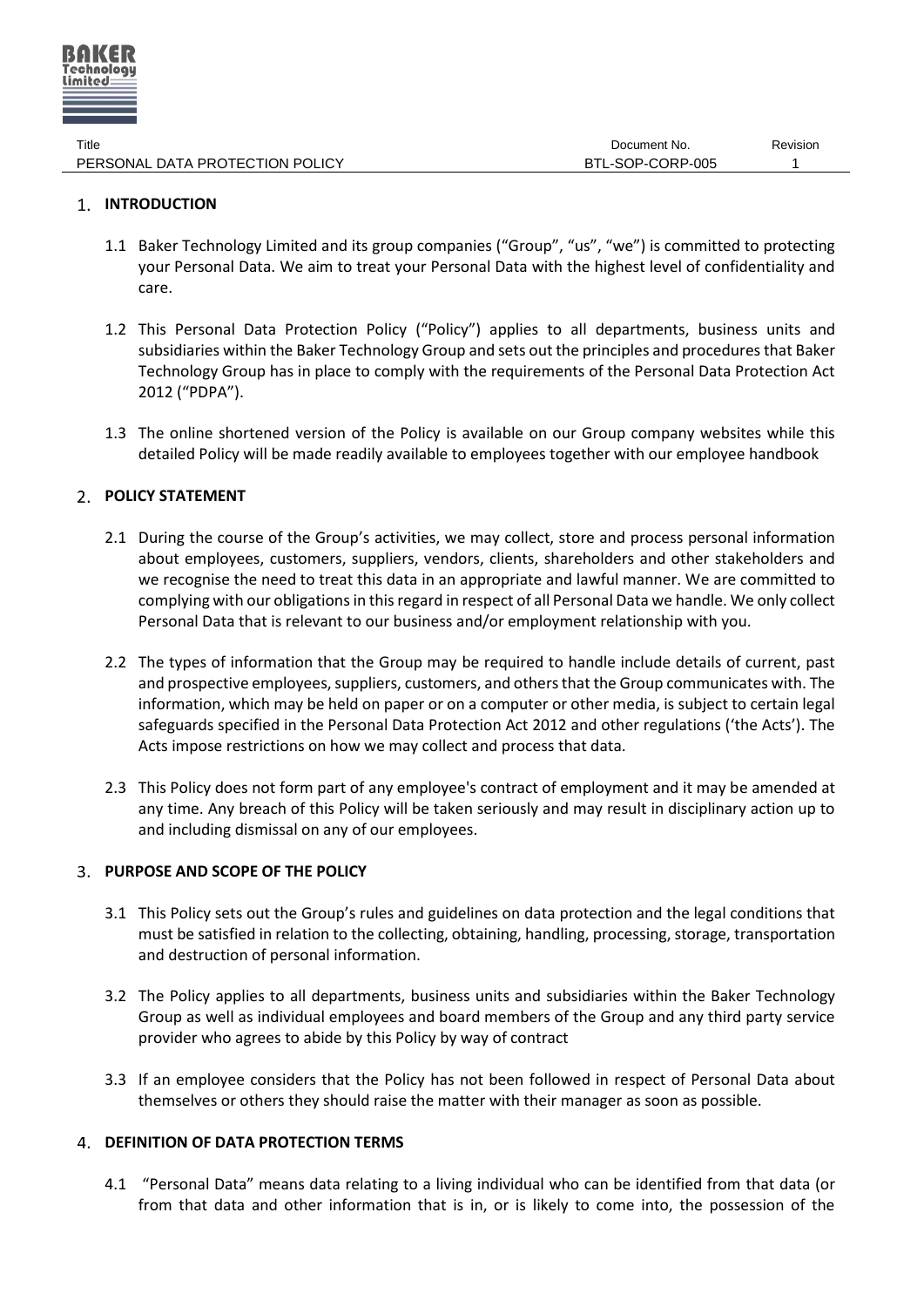

Company). Personal Data can be factual (such as a name, address or date of birth) or it can be an opinion (such as a performance appraisal). Personal Data can be in the form of any electronic or hard copies.

However Personal Data does not include:

- business contact information
- personal data in relation to a deceased individual who has been dead for more than 10 years
- publicly available information which cannot be associated with an individual or which has been anonymised
- 4.2 "Data Users" include employees whose work involves using Personal Data. Data Users have a duty to protect the information they handle by following the Group's Policy at all times.

The Data Users within the Group include:

- HR/Admin department
- Finance department
- HSE department
- Security department
- Senior Management
- 4.3 "Data Intermediaries" are individuals or organisations which may be contracted to use or process Personal Data on behalf of the Group for example our insurance broker.
- 4.4 Processing means performing any operation or set of operations on data, including:
	- obtaining, recording or keeping data,
	- collecting, organising, storing, altering or adapting the data,
	- retrieving, consulting or using the data,
	- disclosing the information or data by transmitting, disseminating or otherwise making it available,
	- aligning, combining, blocking, erasing or destroying the data.

# <span id="page-3-0"></span>**DATA PROTECTION PRINCIPLES**

- 5.1 Anyone processing Personal Data must adhere to the following obligations, namely:
	- the Consent Obligation
	- the Purpose Limitation Obligation
	- the Notification Obligation
	- the Access and Correction Obligation
	- the Accuracy Obligation
	- the Protection Obligation
	- the Retention Limitation Obligation
	- the Transfer Limitation Obligation
	- the Openness Obligation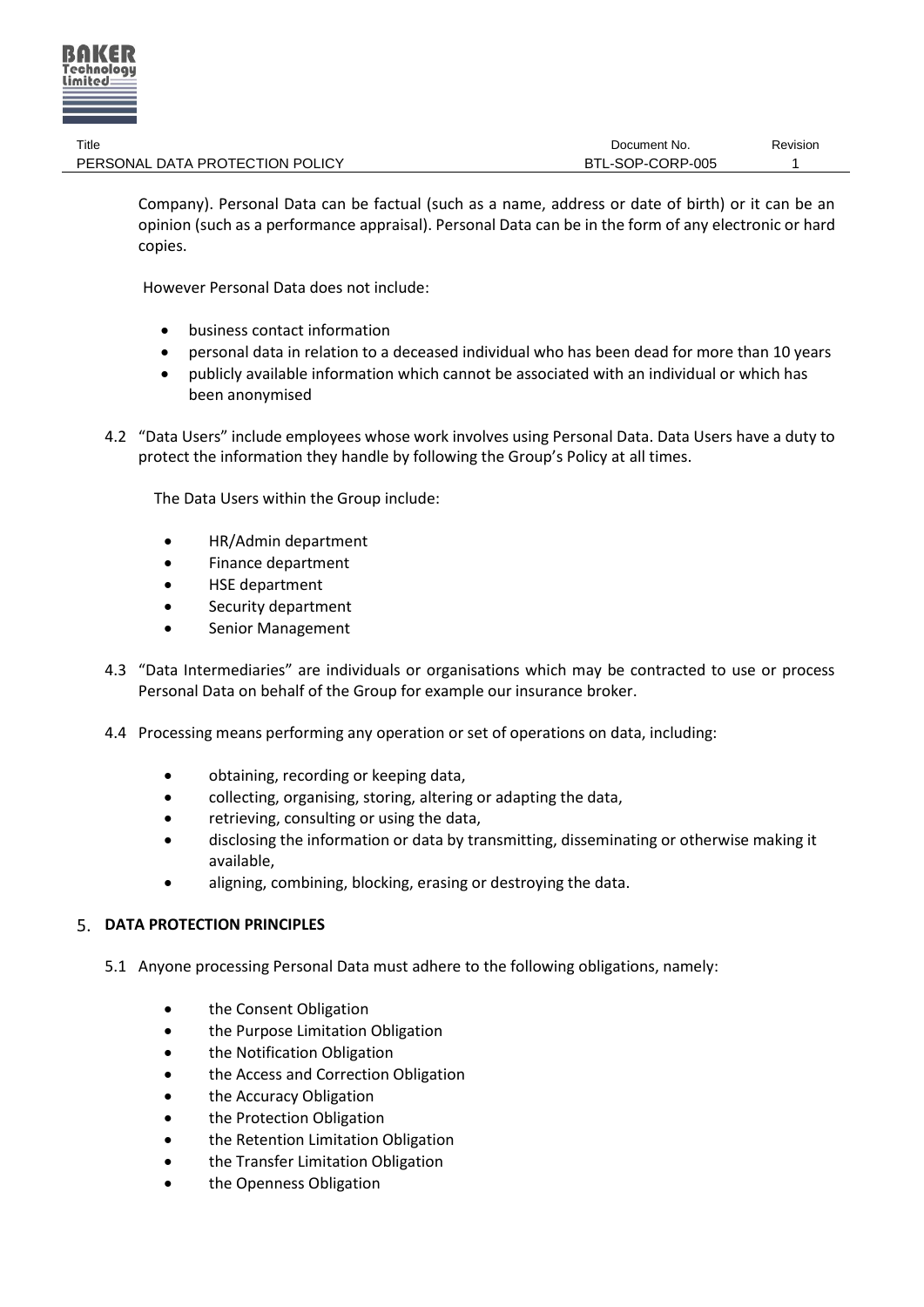

# <span id="page-4-0"></span>**CONSENT OBLIGATION**

- 6.1 The Consent Obligation prohibits organisations from collecting, using or disclosing an individual's Personal Data unless the individual gives, or is deemed to have given, his consent for the collection, use or disclosure of his personal data. Exceptions to obtaining consent can occur only if such exception is authorised under the PDPA or any other written law.
- 6.2 The nature and type of data the Group collects and the source of such data varies depending on the nature of the relationship the Group has with the data subject.
- 6.3 Personal Data is used to manage employment relationships, safety and security reasons, support of subcontractor manpower, manage shareholder lists among other reasons including:
	- consideration of job application for employee recruitment
	- performance appraisal
	- to meet regulatory and legal requirements
	- for risk management (security and safety)
	- payment of salary and CPF
	- application of work visa
	- for all other purposes incidental and associated with the above.

The Personal Data Inventory (Appendix 1) indicates the types of Personal Data collected, who, how and why the data is collected and when consent is obtained and the Data Subject is notified of the purpose, who the Data Users are and to whom the personal data is disclosed to. The Personal Data Inventory will be reviewed and updated as required every 6 months.

- 6.4 Third parties from whom the Group collects Personal Data from should be able to provide consent for the collection, use and disclosure of Personal Data on behalf of the individual or demonstrate that the third party source had obtained consent for the disclosure of the Personal Data. Examples of such third parties would be subcontractors for whom the Group supports the application and issue of work permits for some foreign workers.
- 6.5 The Group is aware that individuals have the right to make a choice not to provide their Personal Data and may revoke their consent to the collection and processing of personal data.
- 6.6 Individuals who would like to submit a notice to withdraw their consent for specific purposes should submit their notice by sending an email to the Group Personal Data Protection Officer ("PDPO"). The contact details are in Clause [14.3](#page-9-2). The individual should provide a minimum of 30 days' notice to withdraw his consent.
- 6.7 The Group is aware that certain services it provides and the continuation thereof may require the processing of such data. Failure to process such data may result in discontinuation of such services including potentially termination of employment or business relationships.
- 6.8 Upon receiving the withdrawal notice, the PDPO shall inform the individual of the likely consequences of withdrawing his consent. If the individual still wishes to proceed with the withdrawal of consent, the Group shall cease the collection, use and disclosure of the Personal data **within 30 days. The**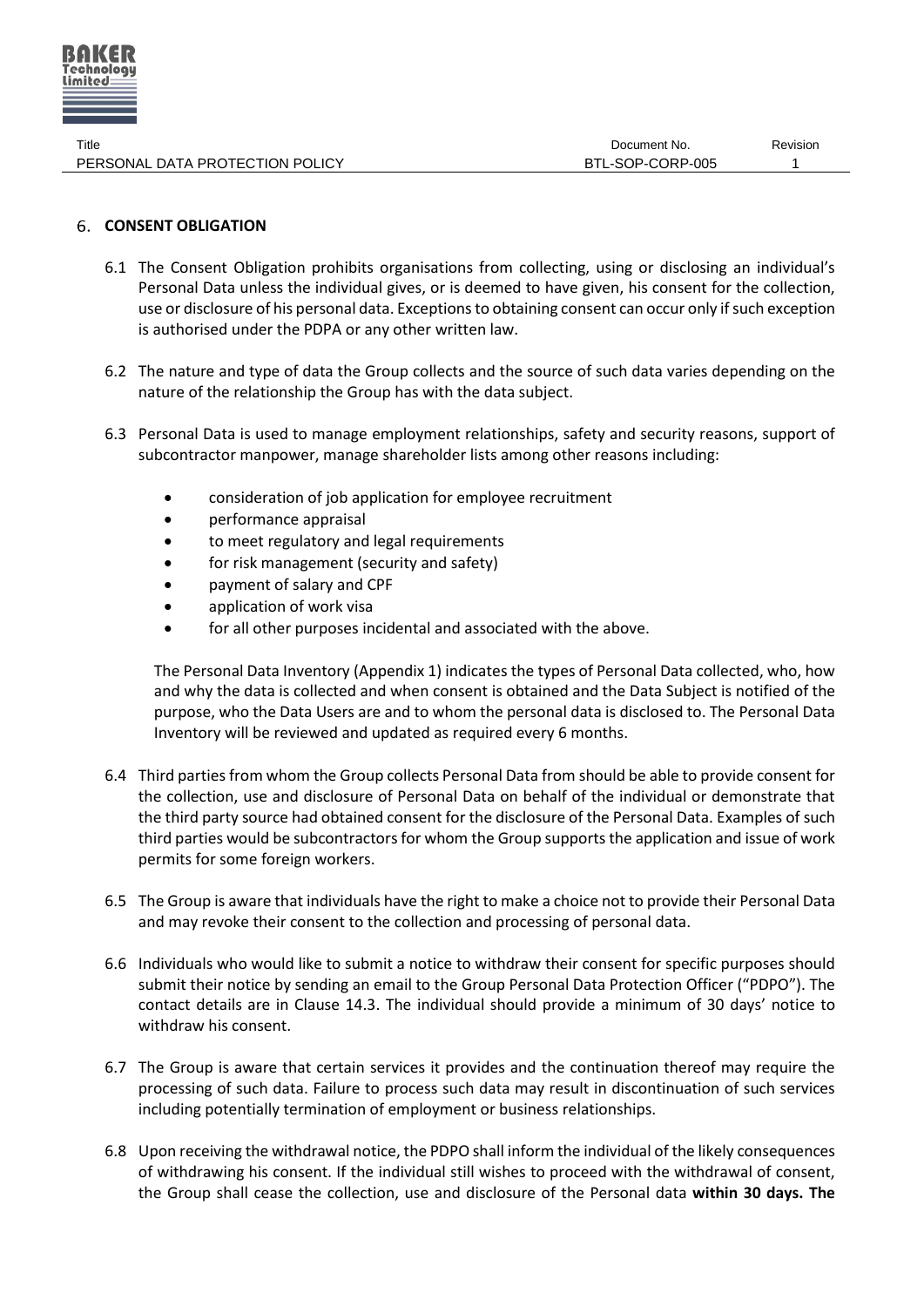

| Title                           | Document No.     | Revision |
|---------------------------------|------------------|----------|
| PERSONAL DATA PROTECTION POLICY | BTL-SOP-CORP-005 |          |

Group shall ensure that consent withdrawal requests and outcomes are properly documented and acted upon in a timely manner.

- 6.9 In addition, the Group will also inform all data intermediaries about the withdrawal of consent and ensure that they cease collecting, using or disclosing the Personal Data.
- 6.10 The withdrawal of consent for the collection, use or disclosure of Personal Data does not require the Group to delete or destroy the individual's Personal Data. The Personal Data can still be retained in accordance with the Retention Limitation Obligation.
- 6.11 If ad-hoc requests for the disclosure of Personal Data are made to the Company which are not covered by the scenarios as per the Data Inventory Map, specific consent should be sought from the individual in writing prior to the disclosure of the Personal Data.

Examples of such requests include:

- Bank reference checks (when employees apply for bank loans)
- Employment reference (when employees apply for positions in other companies)

# <span id="page-5-0"></span>**PURPOSE LIMITATION OBLIGATION**

- 7.1 The Group may only collect, use or disclose Personal Data about an individual only for purposes that a reasonable person would consider appropriate in the circumstances and for which the individual was notified.
- 7.2 The Group should not collect, use or disclose Personal Data when the purposes for which the Personal Data were collected is no longer valid and should not collect excess personal data than what is required for the specific purposes.
- 7.3 Should Personal Data be required for a new purpose, fresh consent should be obtained.

# <span id="page-5-1"></span>**8. NOTIFICATION OBLIGATION**

- 8.1 When collecting Personal Data from an individual, the individual must be informed of the purposes for which and how such Personal Data will be used.
- 8.2 The Group has included a statement of purposes in HR forms and letters (including job application forms, post hire forms, employment agreements) used for collecting Personal Data as well as at other points of data collection including at our security guard house.
- 8.3 In order to obtain consent for the collection, use and disclosure of Personal Data, the individual must be informed of:
	- The purposes of collecting the data and
	- Upon request, the contact details of the PDPO whom they can contact regarding the collection, use and disclosure of Personal Data
- 8.4 However, the Notification Obligation does not apply when the individual is deemed to have given consent (as per the PDPA) or the Group is collecting, using or disclosing Personal Data without the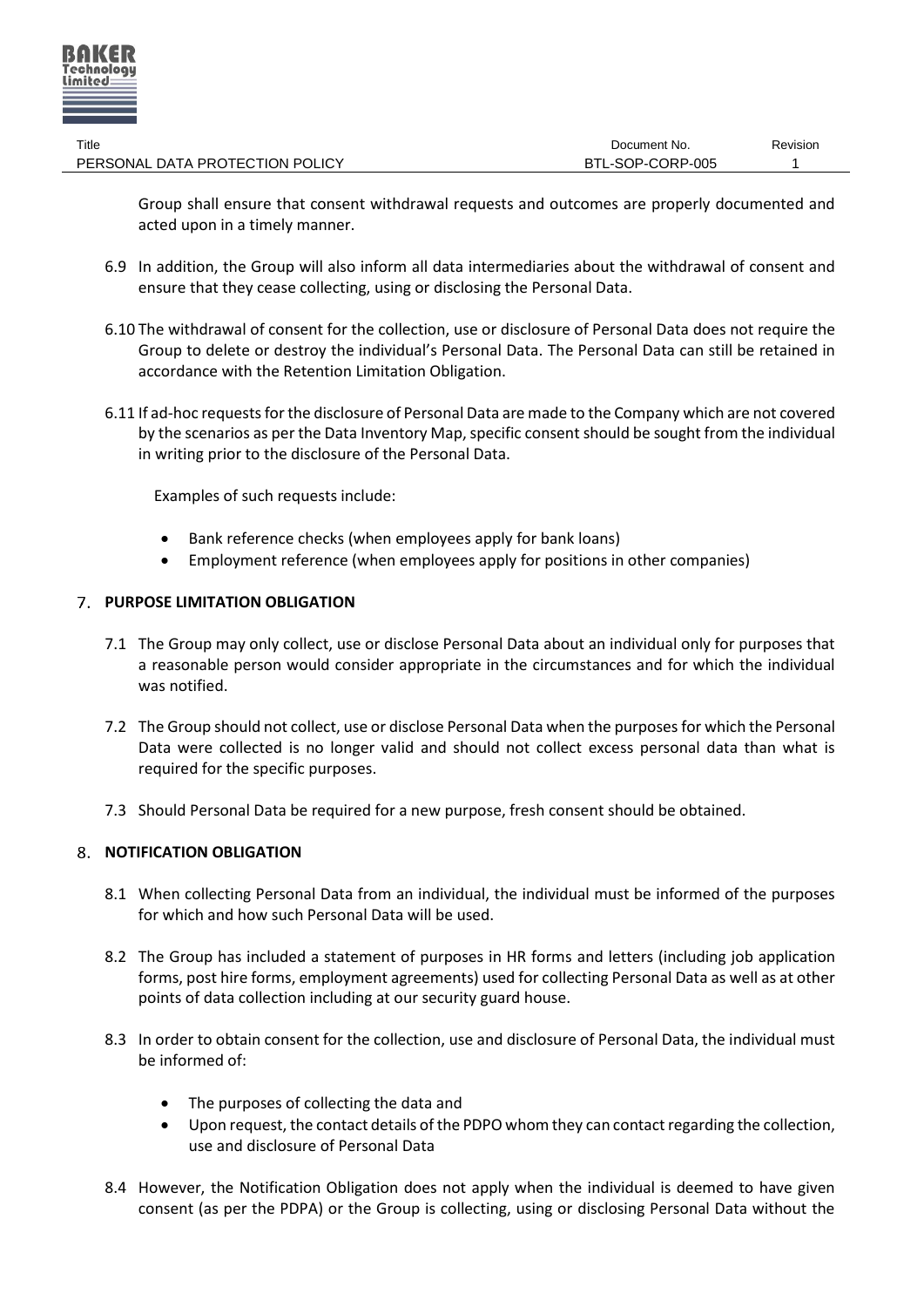

| Title                           | Document No.     | Revision |
|---------------------------------|------------------|----------|
| PERSONAL DATA PROTECTION POLICY | BTL-SOP-CORP-005 |          |

consent of the individual in accordance to the circumstances specified in the PDPA (for example for performance evaluation purposes)

8.5 Links to the Group's Personal Data Protection Policy (online version) are also provided to individuals at the point of collection. Employees are also given the Group's Personal Data Protection Policy (internal version).

# <span id="page-6-0"></span>**ACCESS AND CORRECTION OBLIGATION**

- 9.1 The Group must, upon request, (i) provide an individual with his or her Personal Data in the possession or under the control of the Group and information about the ways in which the Personal Data may have been used or disclosed during the past year subject to any relevant exception in the PDPA; and (ii) correct an error omission in an individual's Personal Data that is in the possession of under the control of the Group.
- 9.2 Any individual requesting access to Personal Data may submit their request to the PDPO
- 9.3 The Group is only required to provide Personal Data that the individual has requested for and is entitled to have access to under the PDPA and only if it is feasible for the Group to do so. Information which is no longer within the Group's possession or under its control upon receiving the access requested will not be provided
- 9.4 If the individual making the access request asks for a copy of his Personal Data in documentary form, the Group will charge a fee for producing the copy. If such Personal Data cannot be practicably provided to the individual in documentary form (e.g. CCTV footage which cannot be extracted), then the Group may provide the individual with a reasonable opportunity to examine the requested data in person.
- 9.5 Access requests will only be granted if the burden or expense of providing access is not unreasonable, frivolous or vexatious.
- 9.6 An individual may submit a request to correct an error or omission in the individual's Personal Data that is in the possession or under the control of the Group to the PDPO.
- 9.7 Upon receipt of a correction request, the Group is required to consider whether the correction should be made. If the correction should be made, the PDPO should ensure that the Personal Data is corrected as soon as practicable and send the corrected Personal Data to every other company to which the Personal Data was disclosed by the Group within a year before the correction request was made, unless that other company does not require the corrected Personal Data for any legal or business purpose.
- 9.8 The PDPA provides exceptions under which the Group is not required to correct Personal Data despite receiving such a correction request.
- 9.9 All access and correction requests will be responded to within 30 days.
	- access requests, the PDPO will reply to the individual with a written estimate of the fee to fulfil the access request, the requested information or the time by which the Group will be able to respond to the request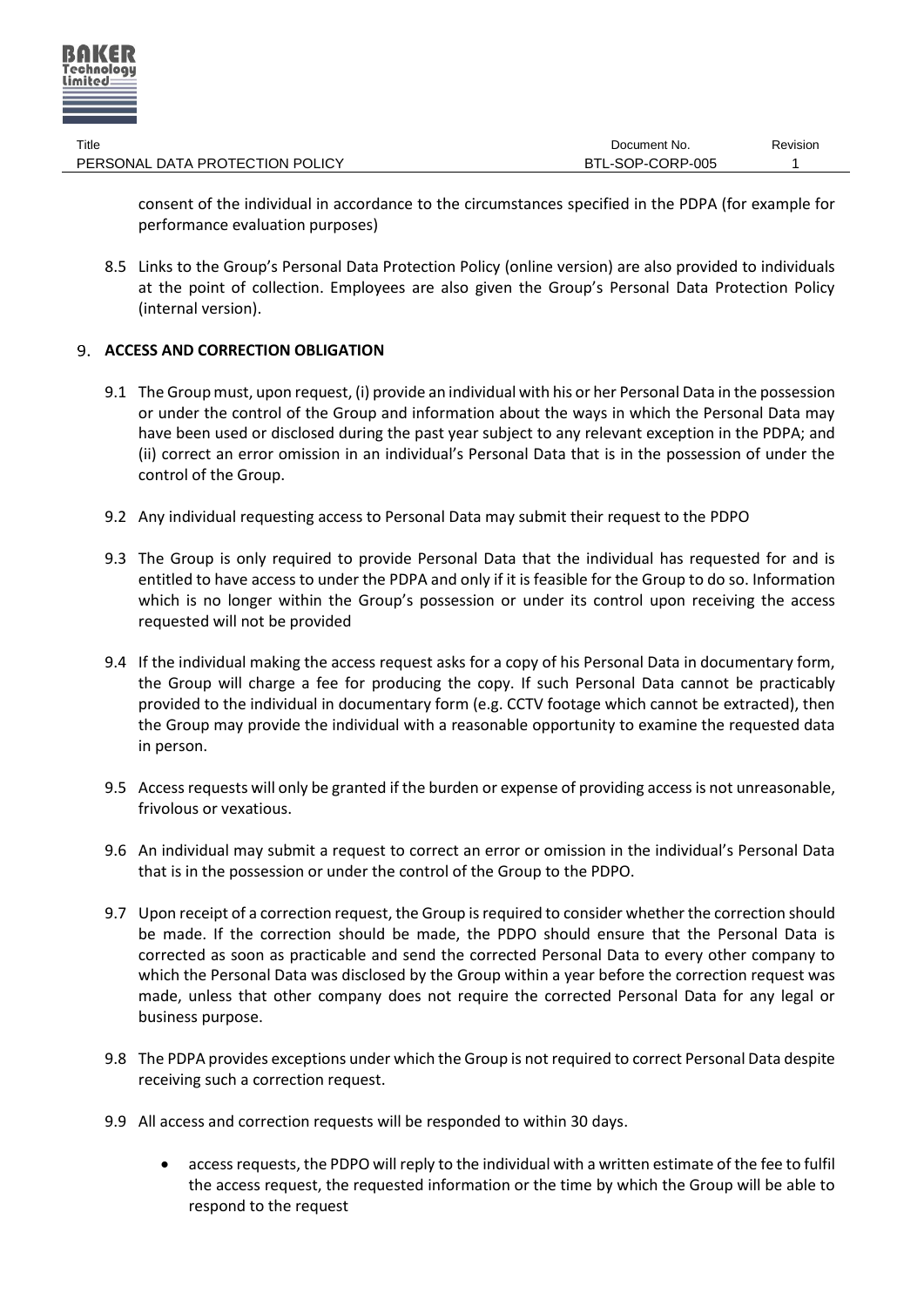

| Title                           | Document No.     | Revision |
|---------------------------------|------------------|----------|
| PERSONAL DATA PROTECTION POLICY | BTL-SOP-CORP-005 |          |

 For correction requests, the PDPO will ensure that the data is corrected within the time frame or inform the individual of the time by which the Group will be able to respond to the request

# <span id="page-7-0"></span>**10. ACCURACY OBLIGATION**

- 10.1 This obligation is to ensure that where Personal Data may be used to make a decision that affects the individual, that the Personal Data is accurate and complete, however the Company is not required to check the accuracy and completeness of the individual's personal data each and every time it makes a decision about the individual.
- 10.2 Personal Data provided by an individual will be assumed to be accurate however where the currency (when the Personal Data was obtained) of the Personal Data is important, the Group will take steps to verify that the Personal Data is up to date before making a decision that will significantly impact the individual.
- 10.3 Third parties who provide Personal Data to the Group will be asked to verify the accuracy and completeness of that Personal Data.

# <span id="page-7-1"></span>**PROTECTION OBLIGATION**

- 11.1 The Group is required to make reasonable security arrangements to protect personal data in its possession or under its control in order to prevent unauthorised access, collection, use, disclosure, copying, modification, disposal or similar risks.
- 11.2 The following are some of the measures that the Group has in place:
	- Employees are bound by confidentiality obligations in their employment agreements.
	- The Group ensures that only the appropriate amount of personal data is held.
	- Confidential documents are stored in locked file cabinets.
	- Access to confidential documents is restricted to employees on a need to know basis
	- Confidential documents that are no longer required are properly disposed
	- Ensure that computer networks are secure through password protection and firewalls
	- Activating self-locking mechanisms for the computer screen if the computer is left unattended for a certain period
	- Installing appropriate computer security software and using suitable computer security settings
	- Ensuring that IT service providers are able to provide the requisite standard of IT security
	- Visitors arriving at security are signed in by security and so visitors are unable to obtain access to other visitors' Personal Data
	- Senior management offices are locked to prevent unauthorised access

# <span id="page-7-2"></span>**12. RETENTION LIMITATION OBLIGATION**

12.1 The Group is required to cease to retain documents containing personal data or anonymise the data as soon as it is reasonable to assume that the purpose for which that personal data was collected is no longer being served by the retention of the personal data and the retention is no longer necessary for legal, tax and business purposes.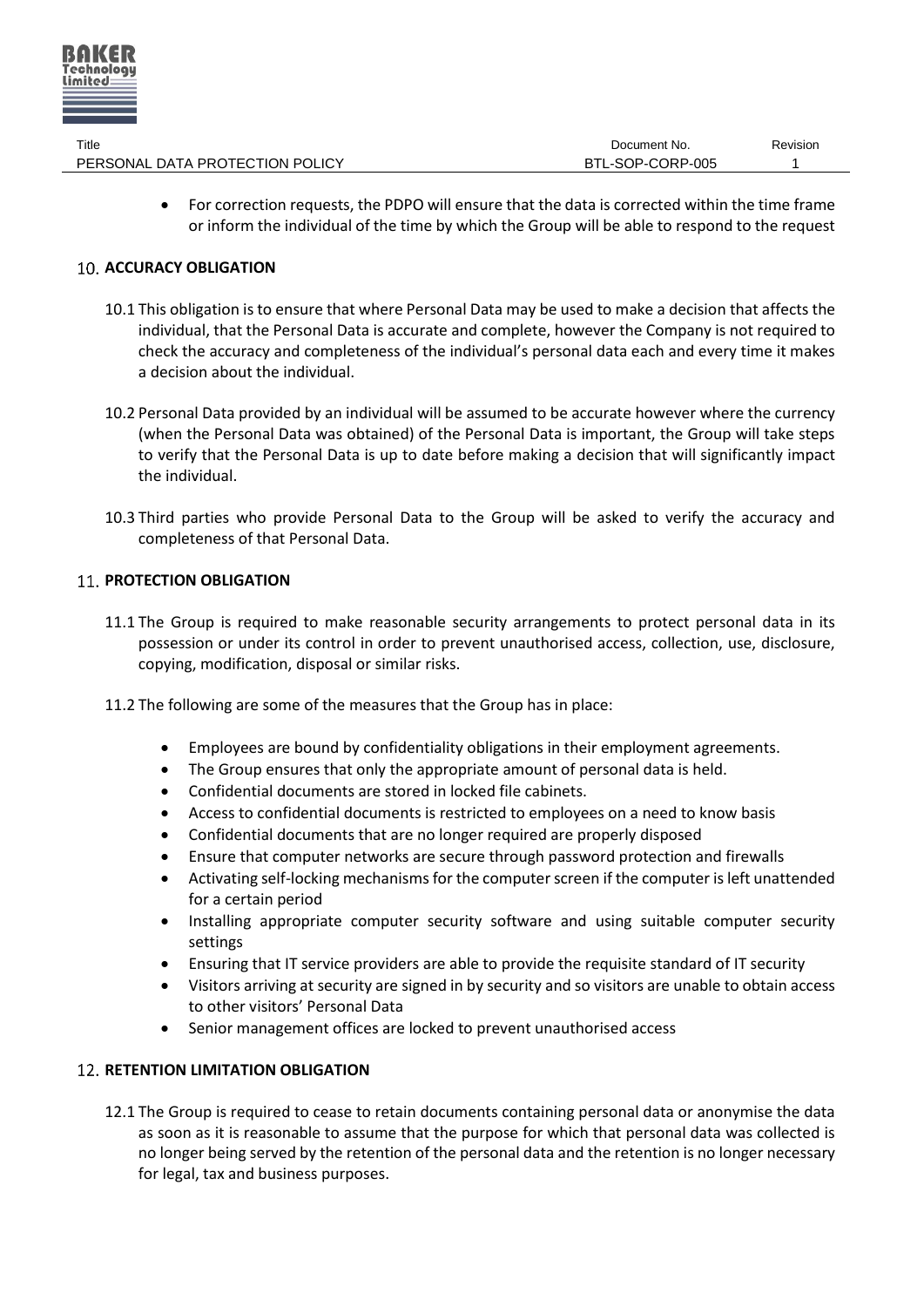

| Title                           | Document No.     | Revision |
|---------------------------------|------------------|----------|
| PERSONAL DATA PROTECTION POLICY | BTL-SOP-CORP-005 |          |

- 12.2 For legal, tax and business purposes, the Group retains Personal Data for 7 years except in specific circumstances for example:
	- The employee is still employed by the Group in which case copies of the data may be retained until 7 years after employment ceases
	- A subcontractor worker's work permit is still being supported by the Group in which case copies of the data may be retained until 7 years after the support ceases
- 12.3 Upon determination that the Personal Data is no longer required, the Group will make reasonable efforts to cease to retain the Personal Data by:
	- Returning the documents to the individual or
	- Destroying the documents by shredding or disposing of them in an appropriate manner or
	- Anonymising the Personal Data or
	- Deleting soft copies from the server to the extent possible without requiring formatting of the server

# <span id="page-8-0"></span>**TRANSFER OBLIGATION**

- 13.1 The Group is restricted from transferring any Personal Data to a country or territory outside Singapore except in accordance with requirements prescribed under the PDPA to ensure that the Group provides a standard of protection to Personal Data so transferred that is comparable to the protection under the PDPA.
- 13.2 The Group will take appropriate steps to ensure that the overseas recipient is bound by legally enforceable obligations to provide to the Personal Data transferred a standard of protection that is comparable to that under the PDPA.

# <span id="page-8-1"></span>**14. OPENNESS OBLIGATION**

14.1 The Group has appointed a Personal Data Protection Officer whose responsibilities are as follows:

- Review data protection and related policies and procedures, advising other employees on data protection issues and providing training as required
- Act as a contact point for internal and external PDPA related queries (contact details made available publicly) and liaise with the Personal Data Protection Commission when necessary
- Identify cases that breach the PDPA and initiate remedial actions including investigating the breach, identifying the timeframe and also the Personal Data Protection Commission (if necessary)
- Review contracts with third parties to ensure data protection provisions are covered when required
- Raise awareness about data protection within the Group and advise departments on the PDPA when appropriate
- Acknowledge, evaluate and oversee access/correction/consent withdrawal requests.
- Address any inquiries by individuals, authorities and employees regarding data protection and information received from individuals and from the authorities
- Monitor implementation of data protection standards, policies and procedures within the Group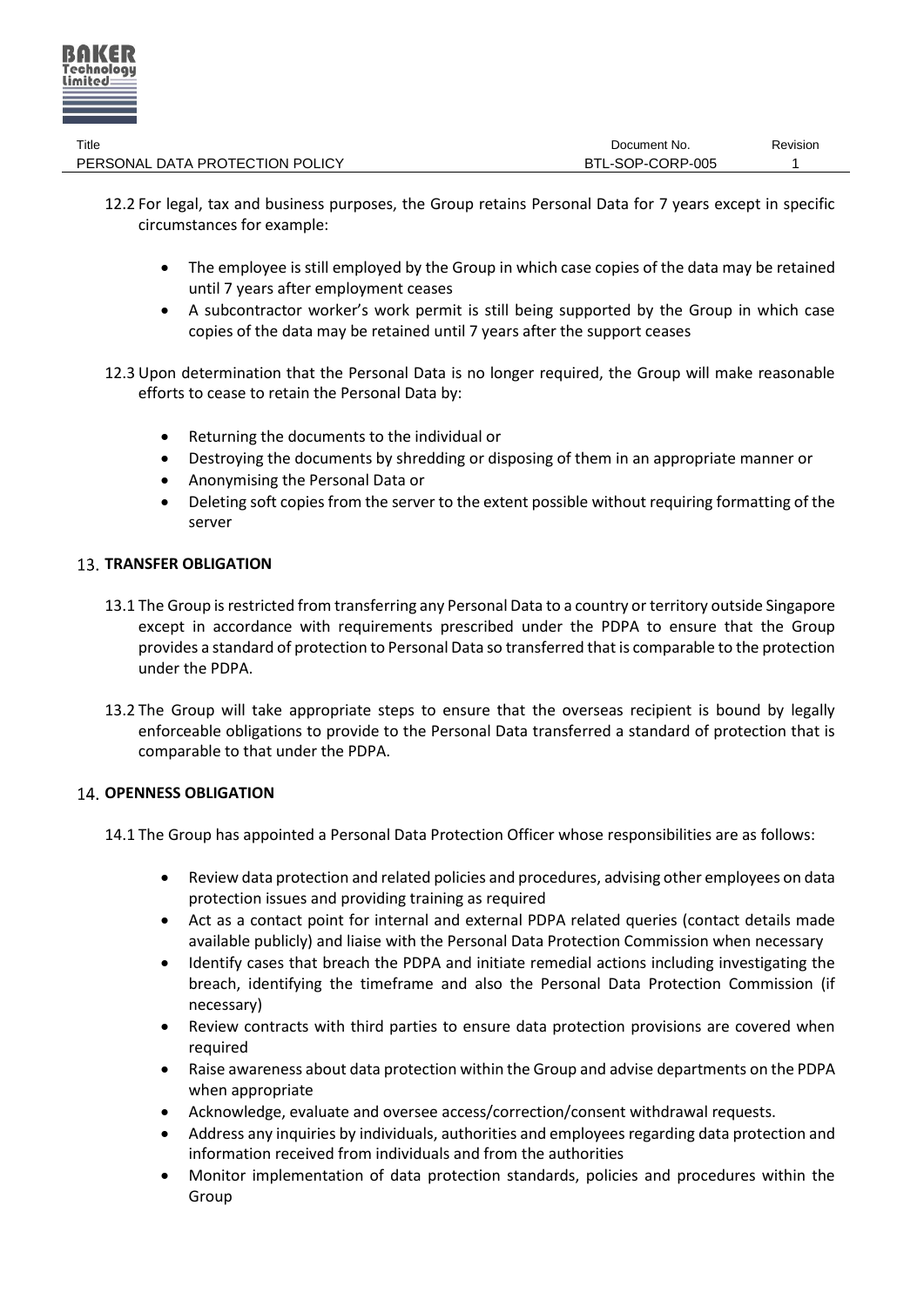

| Title                           | Document No.     | Revision |
|---------------------------------|------------------|----------|
| PERSONAL DATA PROTECTION POLICY | BTL-SOP-CORP-005 |          |

- Monitor, review and update the Personal Data Inventory on a regular basis
- Maintain a record of third parties service providers to which the Group discloses or transfers Personal Data. See Appendix 2

14.2 The appointed PDPO is Jeanette Chang, CEO

<span id="page-9-2"></span>14.3 The contact details of the PDPO are as follows:

[pdpo@bakertech.com.sg](mailto:pdpo@bakertech.com.sg) Personal Data Protection Officer Tel: 6262 1380 10 Jalan Samulun Singapore 629124

# <span id="page-9-0"></span>**EMPLOYEE TRAINING**

15.1 Employees who will have access to any kind of Personal Data will have their responsibilities especially with respect to the Policy outlined on their first day. All employees will also be provided with the Policy in the employee handbook.

# <span id="page-9-1"></span>**BREACH OF PDPA AND COMPLAINTS**

- 16.1 In the event of a breach of or loss of Personal Data, the Group must respond to and manage the incident promptly and effectively. Any issues relating to Personal Data Protection shall be escalated to the PDPO for review, followed by investigation and / or escalation to the Management team if necessary.
- 16.2 Steps that might be taken to contain the breach:
	- Identify the root cause of the breach
	- Shut down the compromised system that led to the data breach
	- Establish whether steps can be taken to recover lost data and limit any damage caused by the breach
	- Put a stop to practices that led to the data breach including improving on protection procedures and retraining involved employees
	- Carry out an IT check if the breach is related to the IT network. Change passwords, access rights and temporarily interrupt external connections to the system
	- Notify the authorities if criminal activity is suspected

16.3 Steps that might be taken to assess the risks and impact

- Determine the risk and impact to individuals:
	- o Number of people affect
	- o What group of people's Personal Data had been breached
	- o What types of Personal Data was involved
	- $\circ$  What additional measures were in place to minimise the impact of a data breach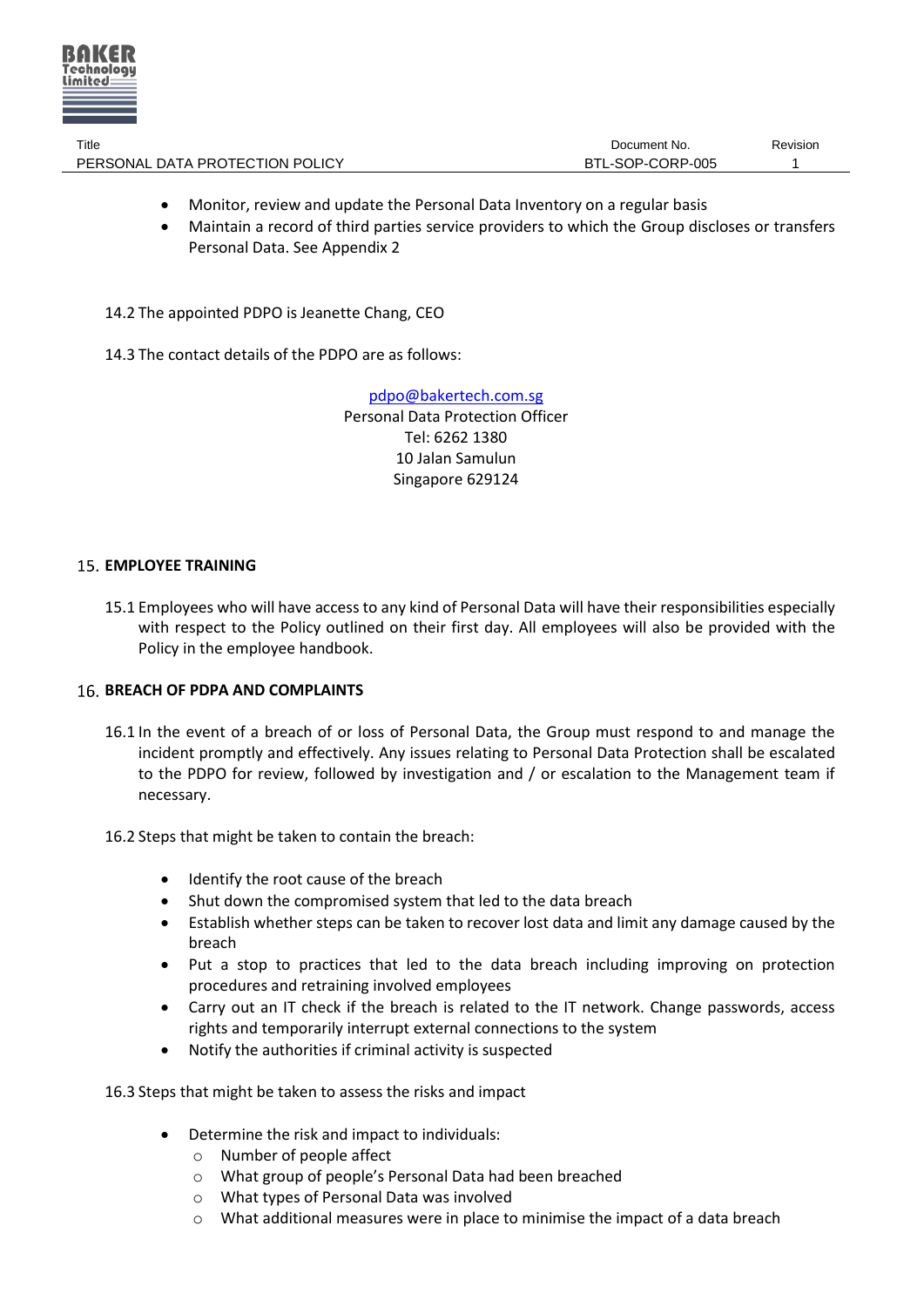

- Determine the risk and impact to the Group:
	- o What caused the data breach
	- o When did the breach occur and did it occur more than once
	- o Who might gain access to the compromised Personal Data
	- o Will the compromised data affect transactions with any other third parties
- 16.4 Evaluate the response and recovery to prevent future breaches. Consider the following issues and what can be done to prevent a repeat of the data breach:
	- Operational and policy related issues
	- Resource related issues
	- Employee related issues
	- Management related issues
- 16.5 All complaints in relation to this Policy or any PDPA related matters can be made to the PDPO. The PDPO will respond to the complaint within 30 days.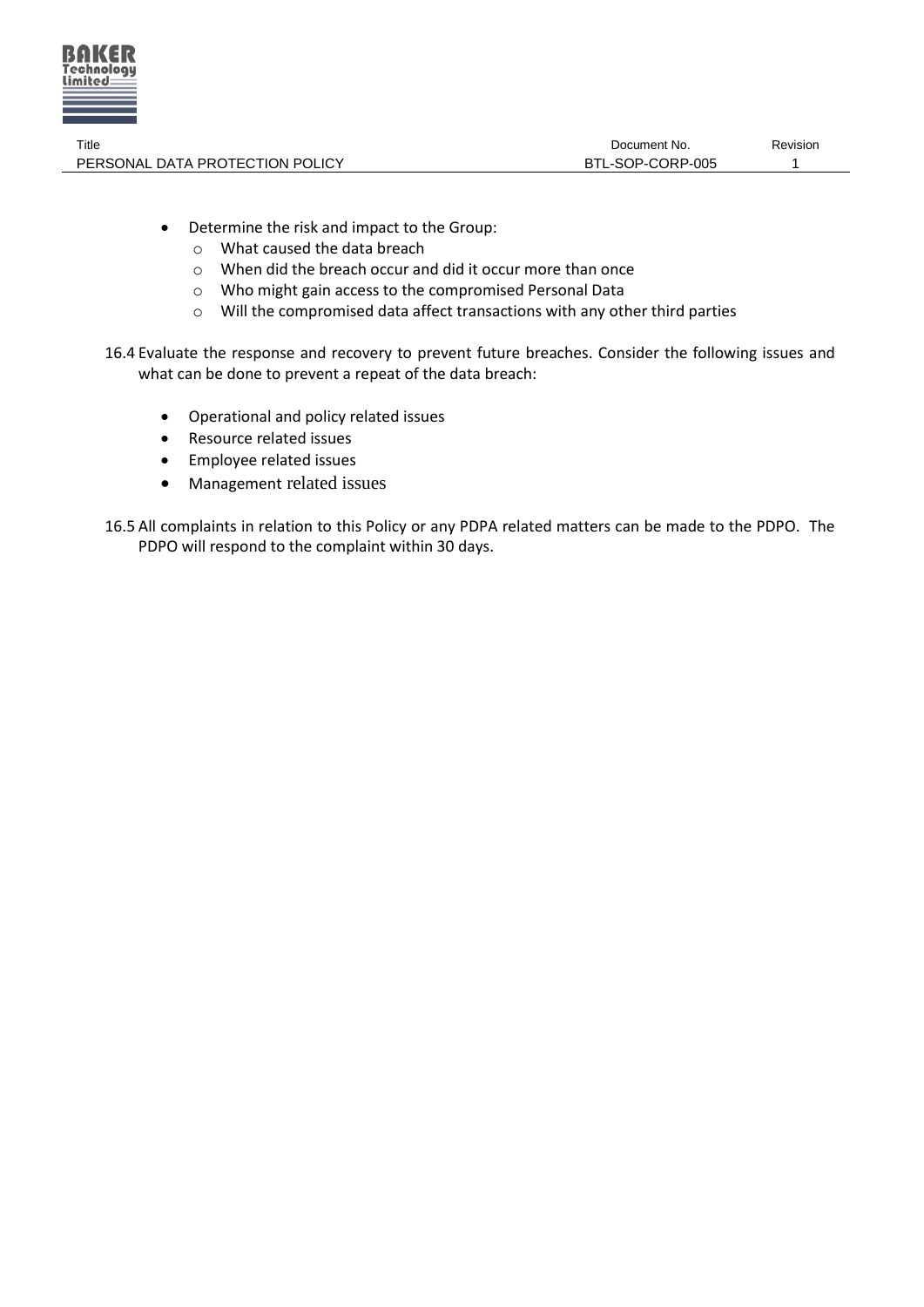

| Title                           | Document No.     | Revision |
|---------------------------------|------------------|----------|
| PERSONAL DATA PROTECTION POLICY | BTL-SOP-CORP-005 |          |

# **APPENDIX**

# Appendix 1 Inventory Map

<span id="page-11-0"></span>

| What is collected?                                                                                                                                                                                                                                   | Why is it collected?                                                                                                                                                                                                                                                                                                              | Who collects it?                                                                                                                   | How is it collected?                                                                                                                                                                                                                  | Is Consent obtained / is Notification<br>provided?                                                                                                                                                                                                           | Where is it stored?                                                                                                                                                                                                                | Who is it disclosed to?                                                                                                                                                                                                                                                                                                                                                                                                                                                                                                                                                   |
|------------------------------------------------------------------------------------------------------------------------------------------------------------------------------------------------------------------------------------------------------|-----------------------------------------------------------------------------------------------------------------------------------------------------------------------------------------------------------------------------------------------------------------------------------------------------------------------------------|------------------------------------------------------------------------------------------------------------------------------------|---------------------------------------------------------------------------------------------------------------------------------------------------------------------------------------------------------------------------------------|--------------------------------------------------------------------------------------------------------------------------------------------------------------------------------------------------------------------------------------------------------------|------------------------------------------------------------------------------------------------------------------------------------------------------------------------------------------------------------------------------------|---------------------------------------------------------------------------------------------------------------------------------------------------------------------------------------------------------------------------------------------------------------------------------------------------------------------------------------------------------------------------------------------------------------------------------------------------------------------------------------------------------------------------------------------------------------------------|
| <b>Candidates / Employees</b>                                                                                                                                                                                                                        |                                                                                                                                                                                                                                                                                                                                   |                                                                                                                                    |                                                                                                                                                                                                                                       |                                                                                                                                                                                                                                                              |                                                                                                                                                                                                                                    |                                                                                                                                                                                                                                                                                                                                                                                                                                                                                                                                                                           |
| - Personal particulars e.g. name, ID<br>number, passport number, mobile<br>number, email address, address, date<br>of birth,<br>- Personal academic details<br>- Previous experience<br>- Existing medical conditions<br>- Existing financial health | - For job interiew purposes so that we can evaluate<br>the person for job suitability<br>- contact details are collected for ease of<br>communication if we want to make an offer or call<br>back for another interview                                                                                                           | - HR/admin personnel & Exec Director<br>collect the information<br>- Department manager if the<br>candidate is referred to them    | - Candidate submits the details to us<br>directly<br>- We ask the candidate to fill in an<br><b>Application Form</b><br>job agencies send us the details                                                                              | Candidates consents within the<br>Application Form and is also notified<br>about the use of personal data                                                                                                                                                    | - If the information is emailed to us.<br>then it is stored in our email server<br>and also in soft copy on our hard<br>drives<br>- hard copies are also provided to the<br>interviewers (Exec Director and Head<br>of Department) | - HR / admin personnel, Exec Director and Head of Department                                                                                                                                                                                                                                                                                                                                                                                                                                                                                                              |
| Additional particulars:<br>- employment start and end dates<br>- salary details<br>bank details                                                                                                                                                      | - Upon hiring, the data is used for managing the<br>employment relationship<br>- paying salary and CPF<br>- submission to IRAS for individial tax purposes<br>- inclusion in the company health benefits<br>programme (insurance)<br>- applying for work permit, S Pass or EP if required<br>- signing up for training programmes | - HR/admin personnel & Exec Director - Post Hire Form is provided to the<br>collect the information                                | employee<br>- Signed employment agreement                                                                                                                                                                                             | - Employees consent within the Post<br>Hire Form and are also notified about<br>the use of personal data (for<br>managing employment relationship)                                                                                                           | drive (HR/admin, Finance)<br>- hard copy in personal folders<br>(HR/Admin)                                                                                                                                                         | - soft copies on email server and hard - HR / admin personnel & Exec Director<br>- Senior Finance department personnel (Name, ID, Address, employment<br>details, bank details, Employment agreement)<br>- our bank for interbank transfers for payments<br>- regulatory bodies for the payment of CPF and also submission of individual<br>statements to IRAS and for other claims eg NS, childcare, paternity, maternity<br>- Insurance broker and insurer (employee benefits and WIC) (name, ID<br>numbers, employment details)<br>- MOM for application of work visas |
| Emergency contact details:                                                                                                                                                                                                                           | - to ensure that we have an alternative contact if we<br>have to contact the employee urgently and is not<br>able to or to inform the emergency contact if there is<br>an emergency involving the employee                                                                                                                        | - HR/admin personnel collect the<br>information                                                                                    | - Post hire form is provided to the<br>employee                                                                                                                                                                                       | - Employees consent within the Post<br>Hire Form and are also notified about Finance)<br>the use of personal data (for<br>managing employment relationship)                                                                                                  | - soft copies on hard drive (HR/admin,<br>- hard copy in personal folders<br>(HR/Admin)                                                                                                                                            | - HR / admin personnel & Exec Director                                                                                                                                                                                                                                                                                                                                                                                                                                                                                                                                    |
| Medical details (invoices, medical<br>reports)                                                                                                                                                                                                       | - for insurance claims<br>- for claims for medical costs and medical leave<br>- for submission to MOM if required                                                                                                                                                                                                                 | collect the information<br>- Employee's supervisor                                                                                 | - HR/admin personnel & Exec Director  - invoices and records are provided by  - Employees consent through the<br>the employee to the Company<br>- Hospital/clinic sends the documents<br>directly to the Company or to our<br>Insurer | employment agreement                                                                                                                                                                                                                                         | - Softcopy on email and hard drive<br>- Hard copy in Insurance claim folder<br>kept with HR<br>- hard & soft copy of invoices kept<br>with Finance                                                                                 | - HR / admin personnel & Exec Director<br>- Finance who processes the claims (only invoices)<br>- Insurance broker<br>- Insurer<br>- HSE if there is a work related injury<br>- MOM if there is a work related injury                                                                                                                                                                                                                                                                                                                                                     |
| Academic and training certificates                                                                                                                                                                                                                   | - to demonstrate that the candidate / employee has<br>the training and certification to take on certain roles<br>eg forklist driver, rigger or qualifies acadamically for<br>their position (e.g degree cert)                                                                                                                     | - HR/admin personnel & Exec Director<br>collect the information<br>- QA/QC if testing and certification is<br>carried out by QA/QC | - Employee provides us with the<br>certificates (usually at interview or<br>hiring stage)<br>- Training centre provides us with the notified about the use of personal<br>certificates if we sponsor the training data                | - Candidates consents within the<br>Application Form (though not explicitly - Hard copy in Training folder<br>in relation to certificates) and is also<br>- No consent required for trainings<br>that we sponsor                                             | - Soft copy on email and hard drive<br>- Hard copy in Personal Folder<br>- Hard and soft copy with HSE (safety<br>related certificate)                                                                                             | - HR / admin personnel & Exec Director<br>- HSE personnel<br>- Training centres (in addition to name and IC number for booking purposes)<br>- WDA and other regulatory bodies for grant submission                                                                                                                                                                                                                                                                                                                                                                        |
| Company communications to                                                                                                                                                                                                                            | - Company communication is issued by the Company - HR/admin personnel and Exec                                                                                                                                                                                                                                                    |                                                                                                                                    | - the letter is issued by HR/Admin                                                                                                                                                                                                    | - no                                                                                                                                                                                                                                                         | - soft copies on email or hard drive                                                                                                                                                                                               | - HR/admin personnel                                                                                                                                                                                                                                                                                                                                                                                                                                                                                                                                                      |
| salary, bonus letters, cash advance                                                                                                                                                                                                                  | employees eg. Loan letters, changes in and is kept as a record of changes in the employment Director<br>agreement                                                                                                                                                                                                                 |                                                                                                                                    | personel or Exec Director                                                                                                                                                                                                             |                                                                                                                                                                                                                                                              | - hard copies in their personal folder                                                                                                                                                                                             | - Finance (finance related letters)                                                                                                                                                                                                                                                                                                                                                                                                                                                                                                                                       |
| Photograph                                                                                                                                                                                                                                           | - to provide C and G cards for access on site<br>- Annual report photos                                                                                                                                                                                                                                                           | - HR/admin personnel<br>- IR personnel or 3rd party<br>photographer                                                                | - a photo of the employee is taken in<br>the office                                                                                                                                                                                   | - We verbally inform the employee<br>that we are taking their photo for the<br>C&G card or promotional material<br>- we verbally inform the employee of<br>the purpose                                                                                       | - Soft copy on email & hard drive<br>- on the C&G card that we produce<br>inhouse<br>- in the published annual report                                                                                                              | - HE/admin personnel<br>- IR personnel<br>- 3rd party designer of our annual report<br>- Printer of annual report                                                                                                                                                                                                                                                                                                                                                                                                                                                         |
| Thumbprint                                                                                                                                                                                                                                           | - To time management / clock in and out purposes                                                                                                                                                                                                                                                                                  | - HR/admin personnel                                                                                                               | - the thumbprint is directly recorded<br>into the thumbprint scanner                                                                                                                                                                  | - We verbally inform the employee of  - in soft copy on the machine<br>the purpose of collection                                                                                                                                                             |                                                                                                                                                                                                                                    | - The thumbprint data is not accessed by anyone as there is no need to                                                                                                                                                                                                                                                                                                                                                                                                                                                                                                    |
| Dependents' personal details                                                                                                                                                                                                                         | - to aid our employee to apply for Dependent Pass                                                                                                                                                                                                                                                                                 | - HR/admin personnel                                                                                                               | - The employee provides the data to<br>the HR/Admin personnel verbally or<br>via email                                                                                                                                                | - the information is willingly provided<br>by the employee and the employee is drive<br>aware that such information is to be<br>used for Dependent Pass application<br>- the employee acknowledges in a<br>letter that the information is provided<br>by him | - in soft copy in email server and hard<br>- in hard copy in Personal Folder                                                                                                                                                       | - HR/admin personnel<br>- Finance (only letter signed by employee, naming the dependent and agreeing<br>to pay the issuance fee)<br>- MOM                                                                                                                                                                                                                                                                                                                                                                                                                                 |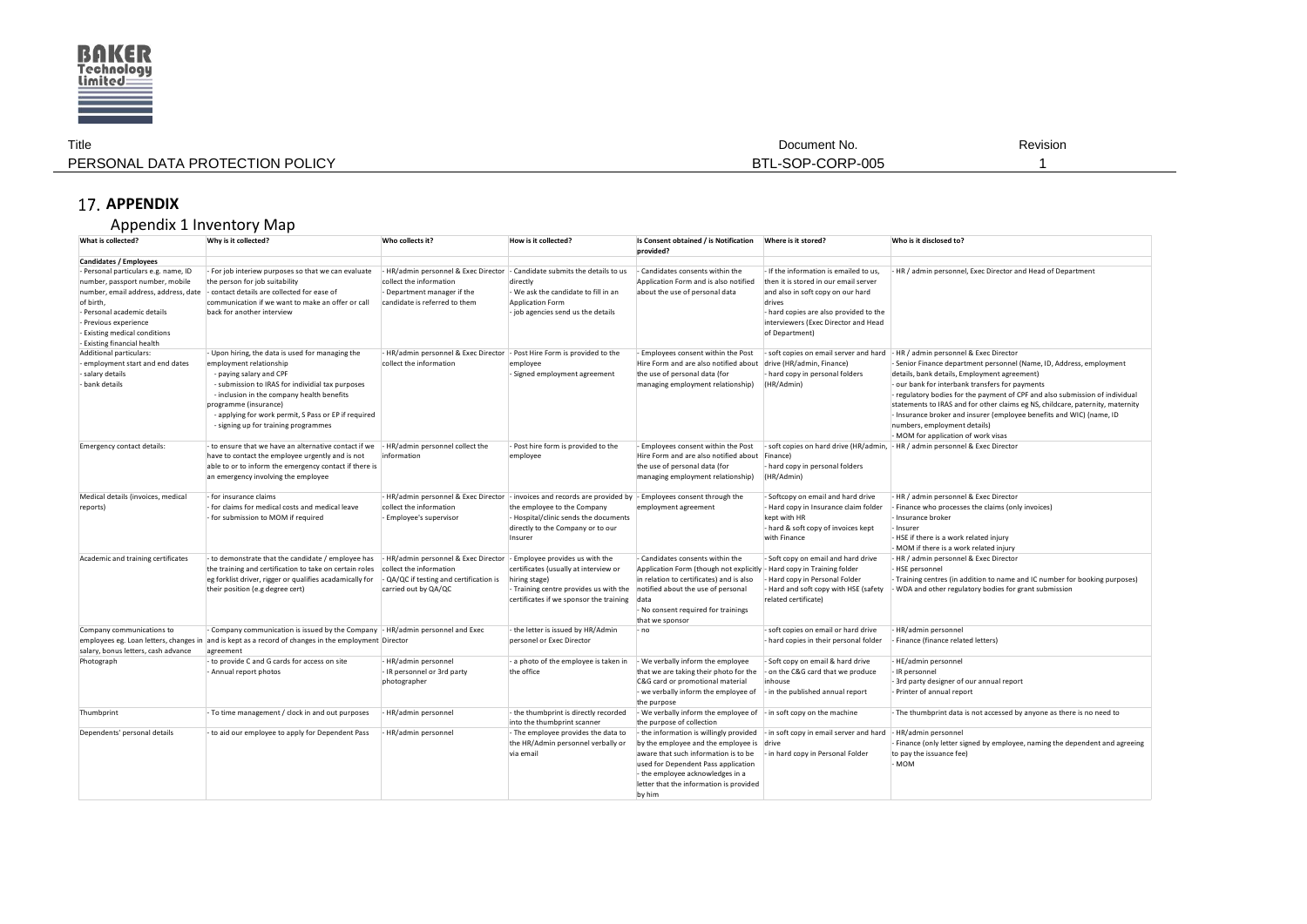

| Title                           | Document No.         | Revision |
|---------------------------------|----------------------|----------|
| PERSONAL DATA PROTECTION POLICY | -SOP-CORP-005<br>BTI |          |
|                                 |                      |          |

| Personal details as required for travel<br>bookings and visa applications                                         | - collected as per above<br>- to book work related travel                                                                                 | - collected as per above | - collected as per above                                                                                                                 | - consent for collection is obtained in - stored as above<br>the Application Form<br>- notification for travel purposes is not<br>explicitly obtained except under<br>"manage employment relationship"                                             |                                                 | - in addition to those named above: travel agent or online booking, agency for<br>visa application, embassy/high com                 |
|-------------------------------------------------------------------------------------------------------------------|-------------------------------------------------------------------------------------------------------------------------------------------|--------------------------|------------------------------------------------------------------------------------------------------------------------------------------|----------------------------------------------------------------------------------------------------------------------------------------------------------------------------------------------------------------------------------------------------|-------------------------------------------------|--------------------------------------------------------------------------------------------------------------------------------------|
| Personal details as required for picking - collected as per above<br>up of documentation (specific to<br>drivers) | - to enable the driver to pick up documents etc with<br>the necessary authorisation letter (usualy including<br>their name and IC number) | - collected as per above | - collected as per above                                                                                                                 | - consent for collection is obtained in<br>the Application Form<br>- specific consent for this purpose is<br>not obtained but the driver is aware<br>that we have provided his details in an<br>authorisation letter (he carries that<br>with him) | - stored as above                               | - in addition to those named above: Whomever the driver is picking up an item<br>for (only when an authorisation letter is required) |
| <b>CCTV</b>                                                                                                       | - for safety and security reasons                                                                                                         | - captured by CCTV       | - captured by CCTV                                                                                                                       | - a sign is displayed at the entrance of - in soft copy in the CCTV server<br>the yard notifying all visitors and staff<br>that there is CCTV                                                                                                      |                                                 | - Senior management<br>- Security<br>HSE<br>Regulators if requested                                                                  |
| <b>Subcontractors</b>                                                                                             |                                                                                                                                           |                          |                                                                                                                                          |                                                                                                                                                                                                                                                    |                                                 |                                                                                                                                      |
|                                                                                                                   | Personal data (as per IC, FIN or driving - for safety and security reasons to access/work in                                              | - Security               | - Provided by subcontractor                                                                                                              | - Consent should be obtained by the                                                                                                                                                                                                                | - hard copy with security                       | - Security                                                                                                                           |
| licence)                                                                                                          | our yards<br>- for HSE records<br>- for submission to MOM to support work permits                                                         | <b>HSE</b><br>- HR/Admin | company/supervisor<br>provided to security<br>- provided to HR/Admin for support of Retension and Protection<br>workers (WP)             | subcontractor company<br>- our responsibility is only for                                                                                                                                                                                          | - hard and soft copy in email and hard<br>drive | · HSE<br>HR/Admin<br>MOM-                                                                                                            |
| marriage status, nationality, salary etc)                                                                         | Other personal data (passport details, - for submission to MOM to support work permits                                                    | - HR/Admin               | - Provided by subcontractor company                                                                                                      | - Consent should be obtained by the<br>subcontractor company<br>- our responsibility is only for<br><b>Retension and Protection</b>                                                                                                                | - hard and soft copy in email and hard<br>drive | - HR/Admin<br>MOM-                                                                                                                   |
| <b>Visitors</b>                                                                                                   |                                                                                                                                           |                          |                                                                                                                                          |                                                                                                                                                                                                                                                    |                                                 |                                                                                                                                      |
| Personal data (as per IC, FIN or driving - for safety and security reasons                                        |                                                                                                                                           | - Security               | - Visitors have to provide their IC,                                                                                                     | - visitors provide consent by providing - in hard copy in the guard house                                                                                                                                                                          |                                                 | - Security                                                                                                                           |
| licence), mobile number and vehicle<br>plate number                                                               | - also for carpark lot issuance purposes                                                                                                  |                          | FIN/WP card, Driving licence to<br>security who will record the<br>information<br>- the visitor will also provide their<br>mobile number | the information to security<br>- a sign will be installed to notify<br>visitors of the need for the<br>information                                                                                                                                 |                                                 |                                                                                                                                      |
|                                                                                                                   |                                                                                                                                           |                          |                                                                                                                                          |                                                                                                                                                                                                                                                    |                                                 |                                                                                                                                      |
| Shareholders                                                                                                      |                                                                                                                                           |                          |                                                                                                                                          |                                                                                                                                                                                                                                                    |                                                 |                                                                                                                                      |
| Personal data including shareholding                                                                              | for us to manage our share register                                                                                                       | - CDP                    | - electronic through standard share                                                                                                      | - consent is deemed to have been                                                                                                                                                                                                                   | - soft copy in email server and hard            | - Exec Directors and Tan YG                                                                                                          |
| in Baker Tech shares                                                                                              |                                                                                                                                           | - Share registrar        | holding mechanisms                                                                                                                       | provided as the information is<br>provided by the shareholder to the<br>share registrar                                                                                                                                                            | driver<br>- hard copy                           | '- Company Secretary<br>'- Share registrar                                                                                           |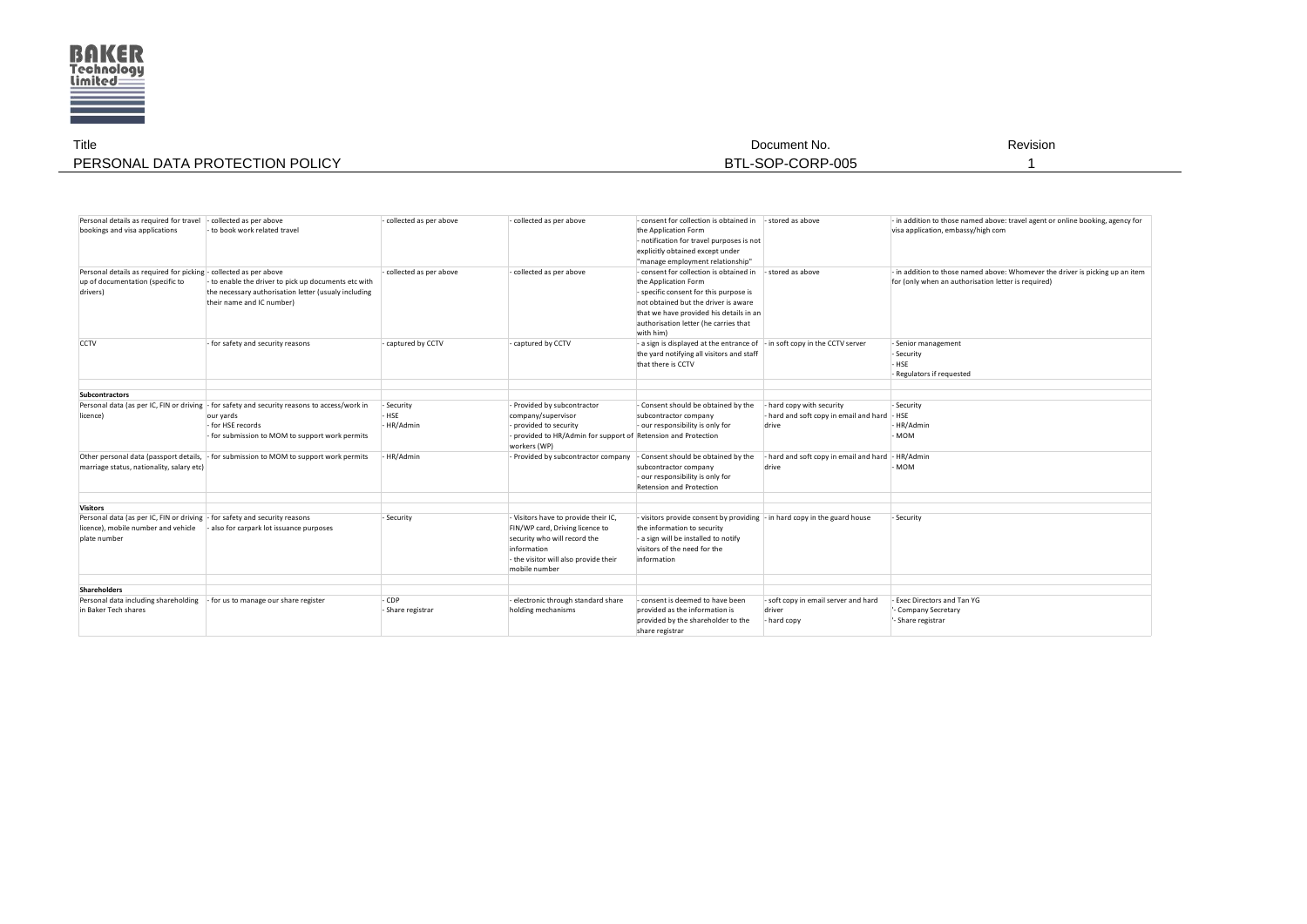

Appendix 2 List of Third Party Access

Group Companies with access to Personal Data of other Group Companies

| Personal Data of Company A  | Company B which has access to   | Data User in Company B           |
|-----------------------------|---------------------------------|----------------------------------|
|                             | such Personal Data              |                                  |
| Baker Engineering Pte. Ltd. | <b>Baker Technology Limited</b> | Executive Director (all data)    |
|                             |                                 | CFO (salary related data)        |
|                             |                                 | <b>Board of Directors (bonus</b> |
|                             |                                 | related data)                    |
| Sea Deep Shipyard           | <b>Baker Technology Limited</b> | Executive Director (all data)    |
|                             |                                 | CFO (salary related data)        |
|                             |                                 | <b>Board of Directors (bonus</b> |
|                             |                                 | related data)                    |
|                             | Baker Engineering Pte. Ltd.     | HR Executive (attendance data,   |
|                             |                                 | medical data, some HR            |
|                             |                                 | personal data)                   |
|                             |                                 | <b>Exec Director Secretary</b>   |
|                             |                                 | (medical data, some HR           |
|                             |                                 | personal data)                   |
| <b>Interseas Shipping</b>   | <b>Baker Technology Limited</b> | Executive Director (all data)    |
|                             |                                 | CFO (salary related data)        |
|                             |                                 | <b>Board of Directors (bonus</b> |
|                             |                                 | related data)                    |
|                             | Baker Engineering Pte. Ltd.     | HR Executive (attendance data,   |
|                             |                                 | medical data, some HR            |
|                             |                                 | personal data)                   |
|                             |                                 | <b>Exec Director Secretary</b>   |
|                             |                                 | (medical data, some HR           |
|                             |                                 | personal data)                   |
| <b>BT Investment</b>        | <b>Baker Technology Limited</b> | Executive Director (all data)    |
|                             |                                 | CFO (salary related data)        |
|                             |                                 | <b>Board of Directors (bonus</b> |
|                             |                                 | related data)                    |

List of Data Intermediaries:

- o Jardine Lloyd Thompson: Insurance brokers
- o Mercers: Previous employee benefits insurance brokers (contract ended in early 2014)

List of Third Parties:

- o Regulatory bodies
- o Training centres
- o Aviva Ltd
- o ACE Limited
- o Foreign Worker Dormitories